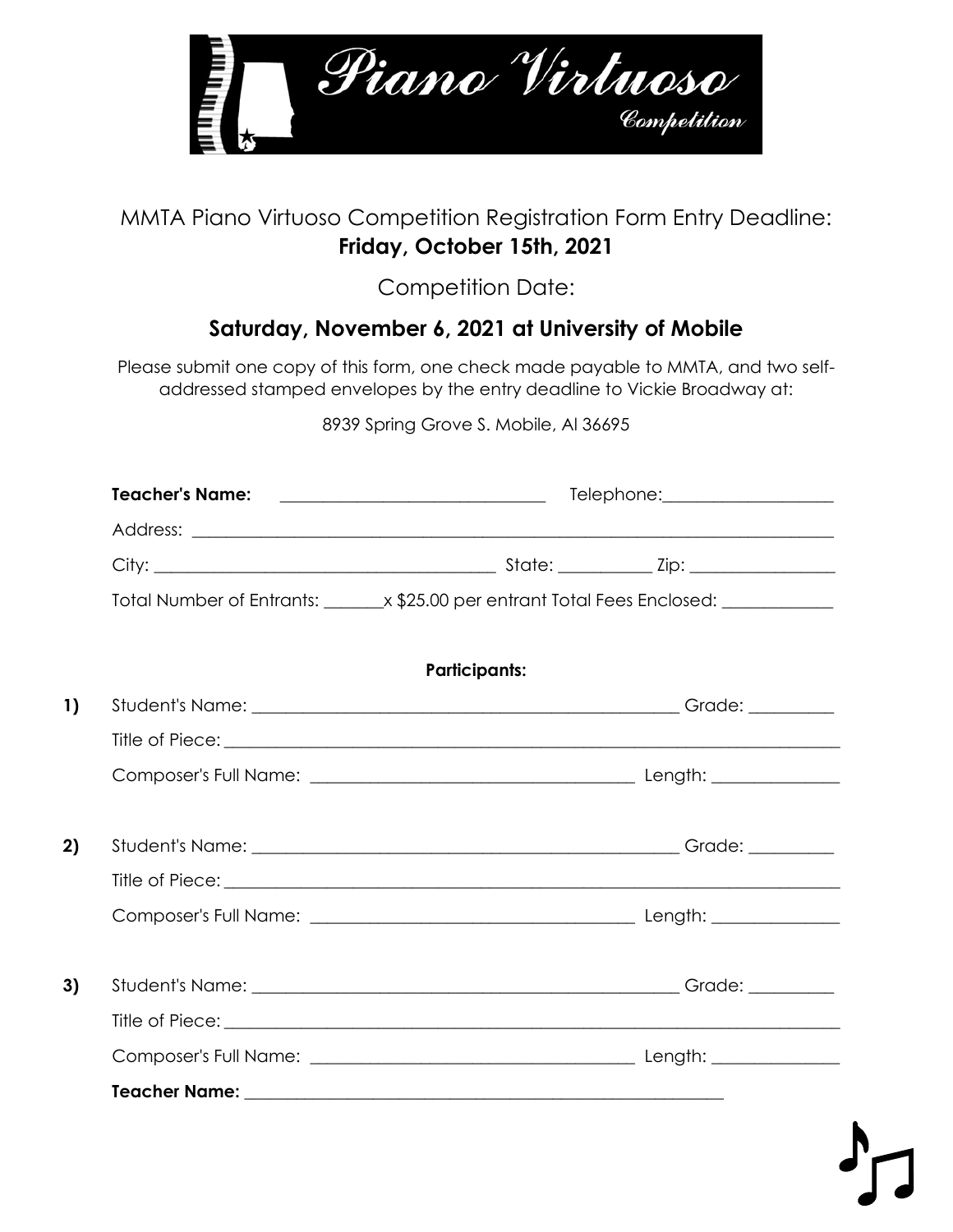## Page 2

| 4)  |  |
|-----|--|
|     |  |
|     |  |
| 5)  |  |
|     |  |
|     |  |
| 6)  |  |
|     |  |
|     |  |
| 7)  |  |
|     |  |
|     |  |
| 8)  |  |
|     |  |
|     |  |
| 9)  |  |
|     |  |
|     |  |
| 10) |  |
|     |  |
|     |  |
|     |  |
|     |  |

 $\mathbf{h}$